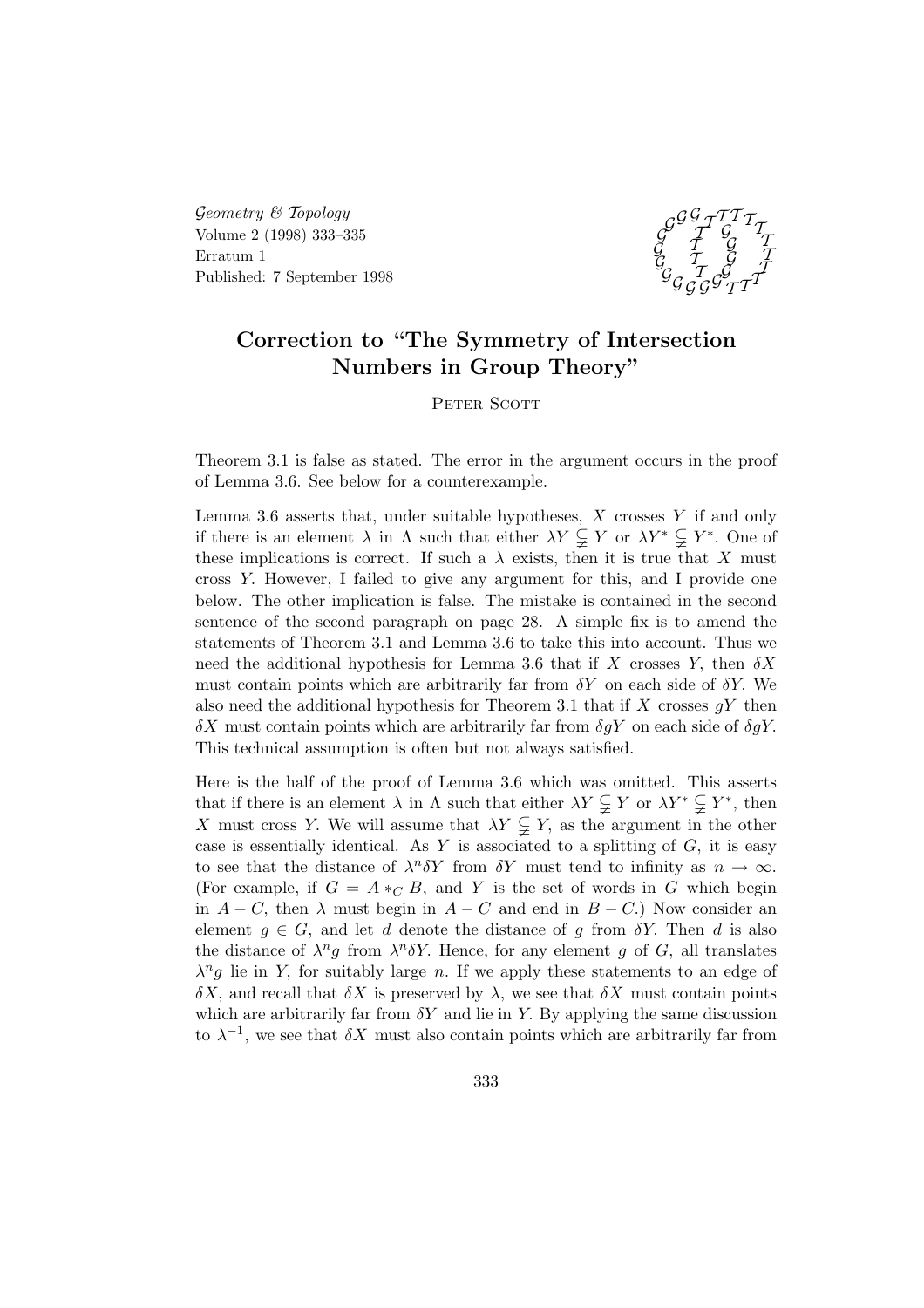$\delta Y$  and lie in  $Y^*$ . Hence  $\delta X$  must contain points which are arbitrarily far from  $\delta Y$  on each side of  $\delta Y$  as required.

Now we come to the promised counterexample. Let  $G$  denote the fundamental group of the closed orientable surface  $M$  of genus two. Let  $D$  denote a simple closed curve on M which separates M into two once-punctured tori  $S$  and  $T$ and let  $D'$  denote a non-separating simple closed curve in the interior of S. Let W denote the surface obtained from S by removing a regular neighbourhood of  $D'$ . Let C denote a non-separating simple closed curve on M whose intersection number with  $D$  is two, and which is disjoint from  $D'$ . We will describe two splittings of G. The first will be the HNN splitting over an infinite cyclic group determined by C. The second will be the amalgamated free product splitting of G over  $\pi_1(W)$  with vertex groups  $\pi_1(S)$  and  $\pi_1(W \cup T)$ . These two splittings satisfy the hypotheses of Theorem 3.1. If one considers  $\pi_1(C)$  as a subgroup of the splitting over  $\pi_1(W)$ , the minimal graph of groups obtained has no edges, because  $\pi_1(C)$  is contained in  $\pi_1(W \cup T)$  which is a vertex group. If one considers  $\pi_1(W)$  as a subgroup of the HNN splitting determined by C, the minimal graph of groups obtained has at least one edge because  $\pi_1(W)$  does not lie in a conjugate of any vertex group. (The graph in question has exactly one edge, but this fact is not needed here.) This shows that Theorem 3.1 must fail for this example, because the numbers of edges in these two graphs are not equal. It also true that Lemma 3.6 fails for this example. Let X and Y be the usual subsets of  $G$  associated to the two splittings. I claim that  $X$ crosses Y but  $\delta X$  does not contain points which are arbitrarily far from  $\delta Y$ on each side of  $\delta Y$ . To see this, consider the picture in the cover  $M_C$  of M whose fundamental group equals  $\pi_1(C)$ . This cover is an open annulus which contains a lift of  $C$  which we will continue to denote by  $C$ . As in section 2, we pick a generating set for G which can be represented by a bouquet of circles embedded in  $M$ , so that the pre-image in the universal cover  $M$  of  $M$  of this bouquet is a copy of the Cayley graph  $\Gamma$  of G, and we identify the vertices of this graph with G. Now let E denote the set of all vertices of  $\pi_1(C)\Gamma$  in  $M_C$ which lie on one side of C. Then E represents an almost invariant subset of  $\pi_1(C)\backslash G$  and the pre-image of E in  $\Gamma$  can be taken to be X. Now consider the picture in the cover  $M_W$  of M whose fundamental group equals  $\pi_1(W)$ . This cover consists of a lift of  $W$ , which we will continue to denote by  $W$  and open collars attached to the boundary components of  $W$ . Let  $F$  denote the set of all vertices of  $\pi_1(W)\Gamma$  which lie in the union of W together with the collar attached to the component  $D$  of  $\partial W$ . Then F represents an almost invariant subset of  $\pi_1(W) \backslash G$  and the pre-image of F in G can be taken to be Y. The pre-image in  $\widetilde{M}$  of C is a line whose image in  $M_W$  is a properly embedded line